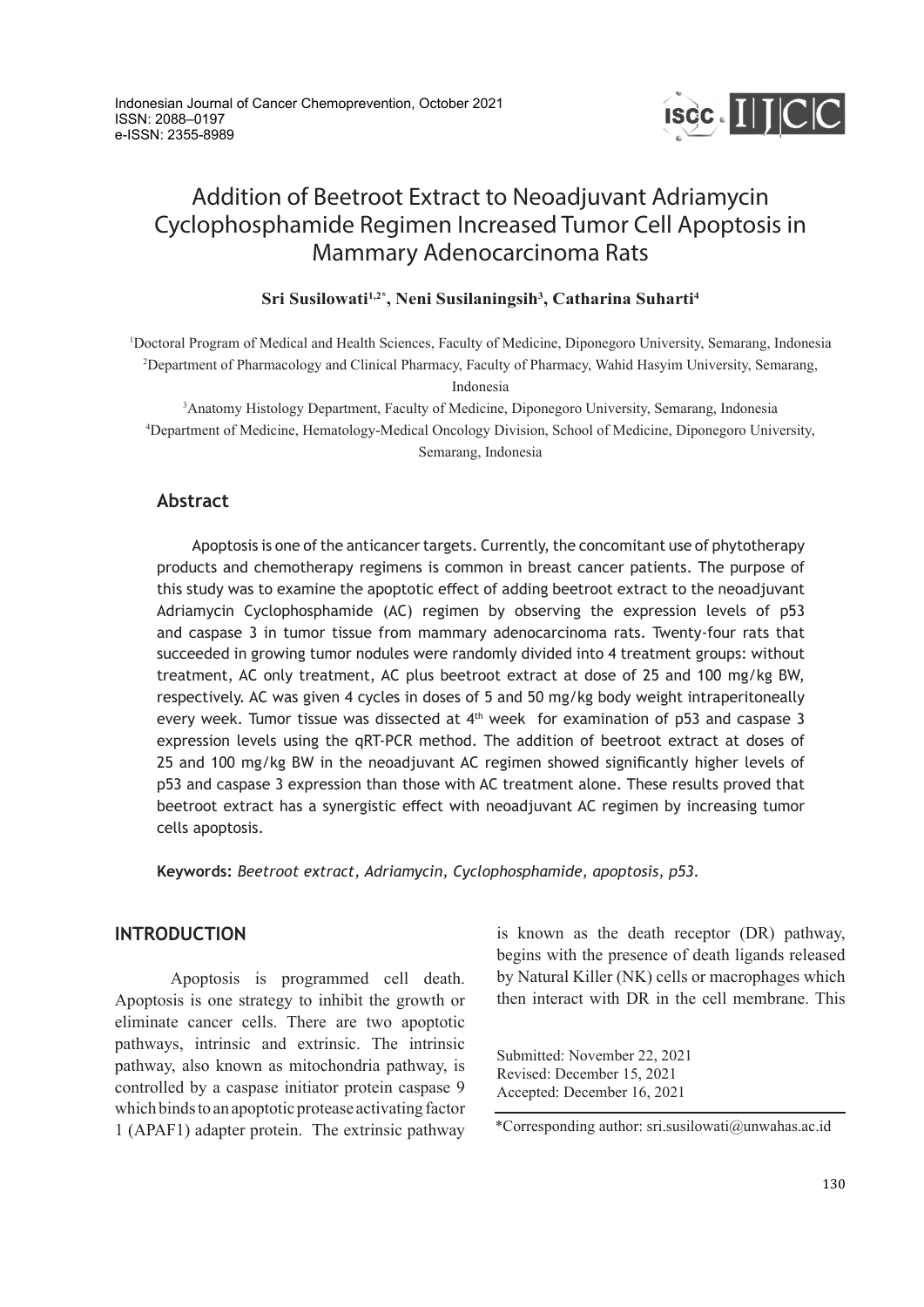ISCC. IIJCC

interaction will activate pro-caspase 8 to become caspase 8. The interaction between pro caspase 8 and the death- inducing signal complex (DISC) is facilitated by the adapter protein FAS- associated death domain (FADD) or TNF receptor (TNFR) associated death domain (TRADD). Activation of caspase 8 can act directly as an executor of apoptosis, or through activation of caspase 3 for apoptosis to occur. Caspase 3, a cysteine-aspartic acid protease is one of the executor proteins in the process of apoptosis, the others are caspases 6 and 7 (Boice & Bouchier-Hayes, 2020; D'Arcy, 2019).

The p53 protein is a transcription factor that has a central role in the response that occurs due to DNA damage. p53 activation is associated with DNA repair, cell cycle arrest, apoptosis and senescence. Related to cancer, p53 has a function as a tumor suppressor. The p53 is often referred to as the guardian of the genome because it is able to protect against tumor malignancy (Aubrey, *et al*., 2018).

Neoadjuvant Adriamycin Cyclophosphamide Regimen (NAC) is used as a standard therapy for locally advanced breast cancer. Neoadjuvant administration is intended to reduce tumor size before surgery. This anthracycline-based regimen is standardly given 4 or 6 cycles (Fisusi & Akala, 2019). Adriamycin is also known as Doxorubicin, stimulates cancer cell apoptosis by inhibiting of topoisomerase II enzymes in DNA complexes, also forming free radicals (Tacar, *et al*., 2013). Meanwhile, cyclophosphamide damages DNA by methylation, thereby inhibiting the proliferation of cancer cells (Siddik, 2002).

The use of natural products with systemic therapy in breast cancer patients is increasing. But unfortunately this complementary medicine is only based on empirical experience, there is not enough scientific evidence regarding its efficacy and safety (Drozdoff, *et al*., 2018; Lopes, *et al*., 2017). This study aims to provide scientific evidence of the benefits of adding natural products, especially beetroot extract to the response to NAC therapy by observing tumor cell apoptosis.

Beetroot extract showed cytotoxic activity on prostate and estrogen receptor-positive breast cancer cell lines (Kapadia, *et al*., 2011). Another study stated that the combination of beetroot extract and doxorubicin exerted a synergistic cytotoxic effect on human cancer cells PaCa (pancreatic cancer cells), MCF-7 (breast cancer cells) and PC-3 (prostate cancer cells) (Kapadia, *et al*., 2013). Beetroot extract could induce apoptosis through intrinsic and extrinsic pathways. It could change the mitochondrial membrane potential of MCF-7 breast cancer cells. It also activates p53, increasing protein levels of Bad protein, a pro-apoptotic protein, TRAILR4 an apoptotic receptor extrinsic pathway, Fas and can cause autophagy cell death (Nowacki, *et al*., 2015). The evidence in this study supports the use of beetroot extract to increase the response of cancer cells to the NAC regimen by increasing apoptosis by observing p53 and caspase 3 expression biomarkers.

# **MATERIAL AND METHODS**

Beetroot extract from Tokyo Chemical Industri, Co., Ltd, Tokyo Japan with trade name Betanine and Catalog Number B0397. Adriamycin (Doxorubicin<sup>R</sup>) and Cyclophosphamide (Cytoxan<sup>R</sup>) from PT. Kalbe Farma. 7,12-dimethyl benz  $(\alpha)$ anthracene (DMBA) from Sigma Aldrich. Animals from National Center for Drug and Food Testing Development, Food and Drug Supervisory Agency of the Republic of Indonesia and being treated in the laboratory of Animal Research Facilities, Faculty of Medicine, University of Indonesia, Jakarta, Indonesia. Ethical approval from The Ethics Committee of the Faculty of Medicine, University of Indonesia with number: KET-756/ UN2.F1/ETIK/PPM.00.02/2019.

Adenocarcinoma mammary rats were prepared from female forty days of age Sprague Dawley rats induced by DMBA at a dose of 20 mg/kg BW orally 2 times a week for 5 weeks. The preparation of DMBA was dissolved with corn oil as solvent. Observation of tumor growth was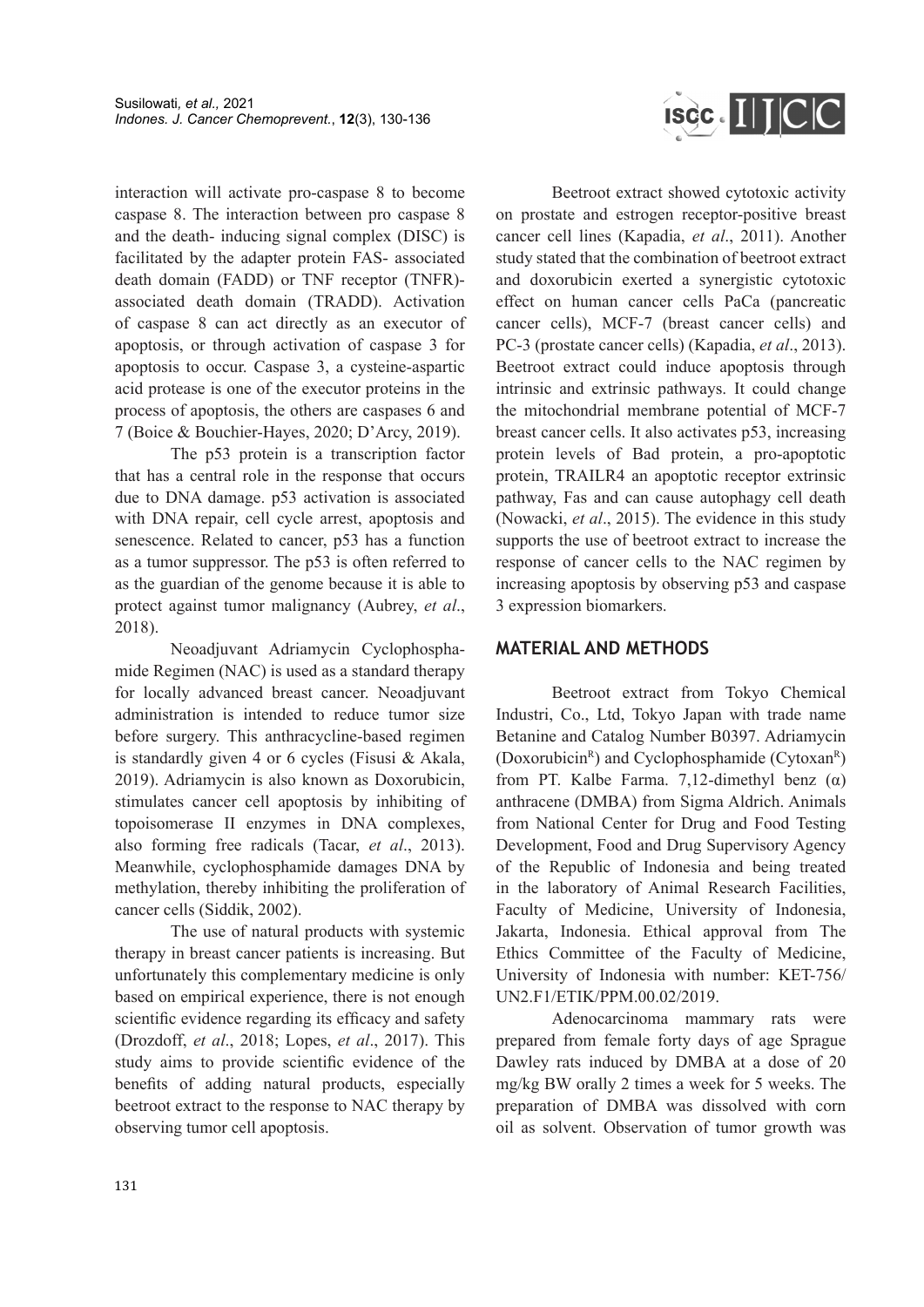

done by palpating the nodules that appear around the mammary then measuring the diameter of the tumor with a digital caliper. Rats with tumor nodule diameters above 10 mm were used for the experiment. Twenty-four rats with tumor were randomized allocated into 4 treatment groups, Group C1 without treatment as negative control, Group C2 was AC only treatment and 2 groups P1 and P2 were AC treatment with addition beetroot extract at dose 25 mg/kg BW and 100 mg/kg BW, respectively. AC treatment was given at dose 5 mg/kg BB for Adriamycin and 50 mg/kg BB for Cyclophosphamide, intraperitoneally, once a week for 4 weeks. Beetroot extract was given orally, 3 times a week for 4 weeks. Water for Injection (WFI) used as a solvent to prepare AC and beetroot extract. At the end of forth week rats were dissected, tumor tissue was removed for examination of p53 and caspase 3 expression. Determination of p53 and caspase 3 expression levels were done by qRT-PCR method.

Sample work from RNA isolation to quantitative real time-PCR carried out in the Anatomical Pathology Laboratory, Faculty of Medicine, Universitas Gadjah Mada. RNA isolation according to the Protocol for total RNA purification with On-column DNase I treatment from animal tissue from Gene All<sup>R</sup> (GeneAll Biotechnology, 2016). The qPCR amplification process used the  $AccuPower<sup>R</sup>$ Green Star<sup>TM</sup> RT-qPCR Kit with the following primer design: p53 forward primer sequence 5'-CCTCAGCATCTTATCCGAGTGG-3', p53 reverse primer sequence 5'-TGGATGGTGGTACAGTCAGAGC-3'; caspase 3 forward primer sequence 5'-GGAAGCGAATCAATGGACTCTGG-3', caspase 3 reverse primer sequence 5'-GCATCGACATCTGTACCAGACC-3'. At this stage, RNA template, primer, 2x Master Mix, 50x ROX Dye, DEPC-distilled water were mixed. qRT-PCR examination using machine brand Bioneer Exicycler 96 with cycling protocol begins with cDNA synthesis (reverse transcription) at 60°C for 15 minutes, pre denaturation at 95°C for 3–5 minutes, denaturion at 95°C for 5-30 seconds, annealing at 60°C 5-30 seconds, and the last phase of dissociation according to the manual.

Analysis of data from qRT-PCR used a relative quantification method that correlated the PCR signal of the target transcript in the treatment group with untreated controls (normal mammary tissue did not grow tumors). In this study used the  $2^{-\Delta\Delta CT}$  method, the data were presented as the fold change in gene expression normalized to an endogenous reference gene and relative to the untreated control (Livak & Schmittgen, 2001). Reference gene was used housekeeping gene GAPDH acts as an internal control.

# **Statistic Analysis**

The p53 and caspase 3 expression level data between treatment groups were analyzed by ANOVA followed by post-hoc-test.

### **RESULTS**

The p53 and caspase 3 are proteins involved in the process of apoptosis. Quantitative and objective examination of p53 and caspase3 in tissue can be performed based on their mRNA expression using qRT-PCR analysis. The results of study showed that the p53 expression level of treatment group with AC plus beetroot extract at a dose of 25 or 100 mg/kg BW was significantly higher  $(p=0.017$  and  $p=0.001$ ) than that of AC treatment group (Figure 1). This proves that addition of beetroot extract affects the p53 expression of tumor cells. The p53 expression level of beetroot extract group at dose 100 mg/kg BW was higher than the 25 mg/kg BW group but not significant  $(p=0.386)$ . The difference in p53 expression level due to the addition of beetroot extract was not dosedependence.

The p53 expression level of the AC alone group was higher than the negative control group but not significant  $(p=0.836)$ . This indicates that the AC regimen at this dose did not affect p53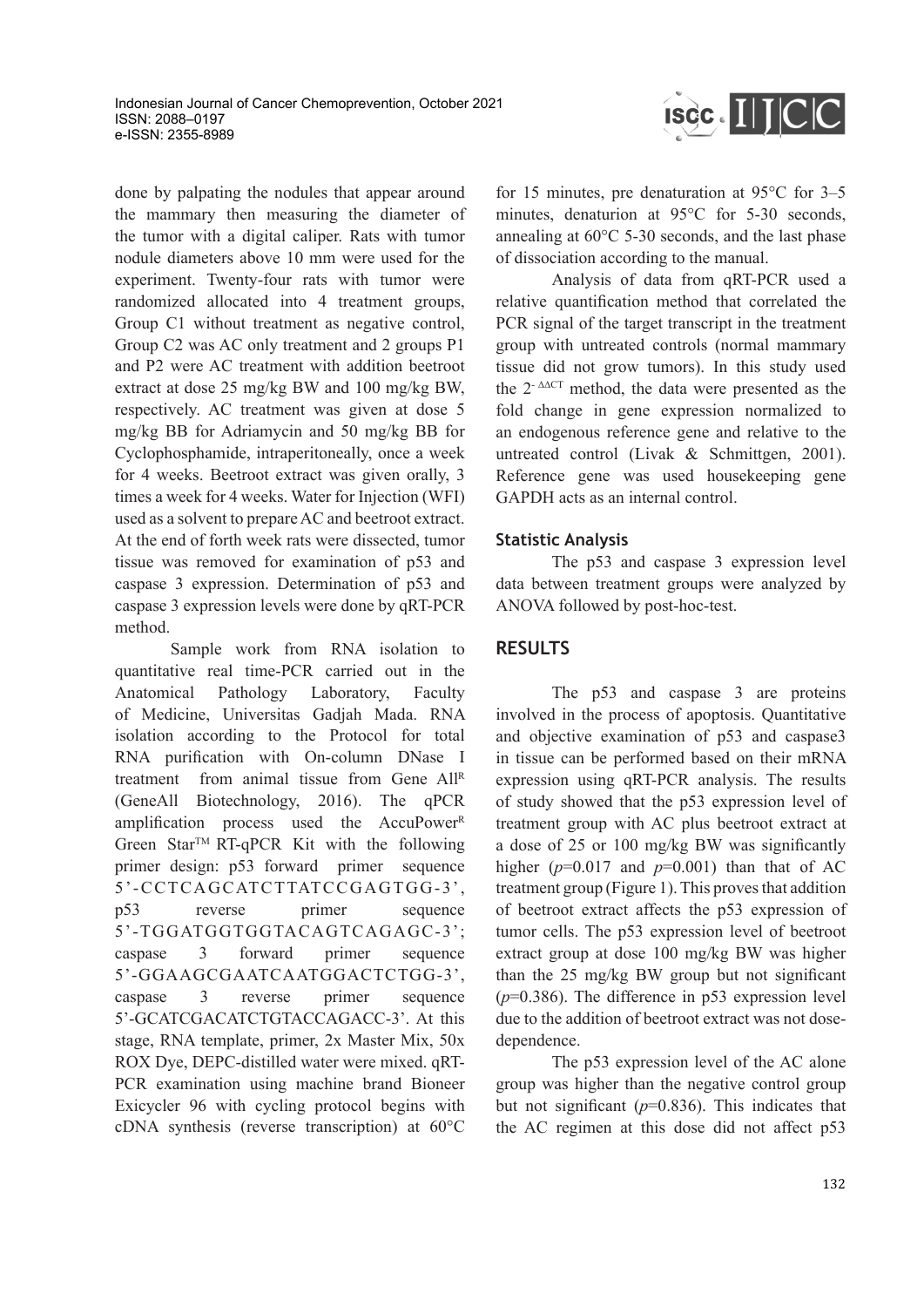



**Figure 1. Comparison graph of p53 expression levels (mean±SD) between treatment groups.** The results of ANOVA followed by Post Hoc-Test, were significant if *p*<0.05 (N=6): \*: significantly different from Group C2 with *p* value=0.017 for group P1 and *p*=0.001 for group P2. @ is significantly different from Group C1 with a value of *p*=0.004 for group P1 and *p*=0.000 for group P2.

expression. Meanwhile, the p53 expression level in the AC plus beetroot extract at a dose of 25 or 100 mg/kg BW was significantly higher (*p*=0.004 and  $p=0.000$ ) than the negative control group. This strengthens the evidence that beetroot extract given with neoadjuvant AC regimen can increase p53 expression levels.

The results showed that the level expression of caspase 3 in treatment group with AC plus beetroot extract at a dose of 25 or 100 mg/kg BW was significantly higher  $(p=0.018$  and  $p=0.000$ ) than the AC alone group (Figure 2). This proves that addition of beetroot extract affects the expression of caspase 3 in tumor cells. Differences in the dose of beetroot extract affected the expression of capase 3, as indicated by the result of caspase 3 expression level for the 100 mg/kg BW group was significantly higher  $(p=0.006)$  compared to the 25 mg/kg BW group.

The expression level of caspase 3 in the AC control group was equivalent to the negative control group with *p*=1.000, meaning that the AC regimen in this dose did not affect the expression of caspase 3 in tumor cells. Meanwhile, the expression level of caspase 3 in the AC plus beetroot extract at a dose of 25 or 100 mg/kg BW was significantly higher  $(p=0.026$  and  $p=0.000)$  than the negative control group. This strengthens the evidence that beetroot extract given with neoadjuvant AC regimen can increase caspase 3 expression levels.

#### **DISCUSSION**

The target of the cytotoxic action of doxorubicin is topoisomerase I and II enzymes which cause inhibition of proliferation and DNA damage. The apoptotic pathway is triggered when the attempts to repair DNA damage is failed and cell growth is inhibited in the G1 and G2 phases. This apoptotic pathway involves Bcl2/Bax and p53 molecules. Doxorubicin causes downregulation of Bcl2 mRNA through increased p53 expression (Tacar, *et al.*, 2013). Doxorubicin resistance may be due to altered Bcl2 expression or loss of p53 function (Gangadharan, *et al*., 2009). The cytotoxic effect of cyclophosphamide is caused by mustard phosphoramide which is formed from drug metabolism by liver enzymes such as cytochrome P-450. Liver enzymes first convert cyclophosphamide to hydroxycyclophosphamide and then metabolize it to aldophosphamide. Aldophosphamide is broken down into the active alkylating agents phosphoramide mustard and acrolein. Phosphoramide metabolites form crosslinks within and between adjacent DNA strands at the N-7 guanine position. These modifications are permanent and eventually lead to apoptosis (Ogino & Tadi , 2021).

The addition of beetroot extract at doses of 25 and 100 mg/kg BW in the AC regimen was shown to be able to increase p53 expression, although AC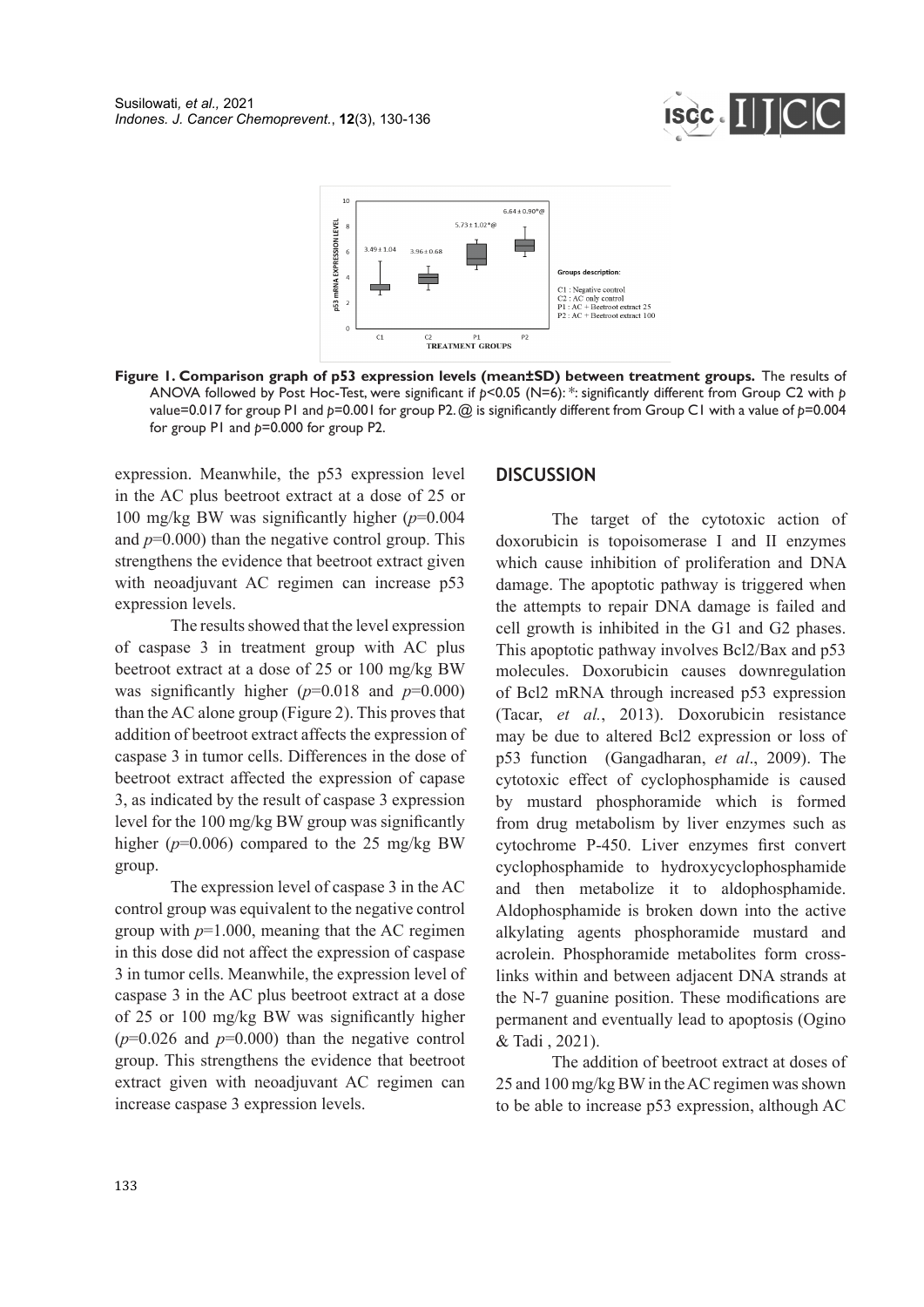Indonesian Journal of Cancer Chemoprevention, October 2021 ISSN: 2088–0197 e-ISSN: 2355-8989





**Figure 2. Comparison graph of Caspase 3 expression level (mean±SD) between treatment groups.** The results of ANOVA followed by Post Hoc-Test, were significant if *p*<0.05 (N=6): \*=significantly different from Group C2 with *p*  value=0.018 for Group P1 and *p*=0.000 for Group P2. @ was significantly different from Group C1 with *p*=0.026 for Group P1 and *p*=0.000 for Group P2. #=significantly different from Group P1 with *p* value=0.006.

alone could not increase p53 expression compared to negative controls. These results were consistent with previous in vitro studies that beetroot extract increased levels of Bad, TRAILR4, FAS, and p53 proteins in MCF-7 cells (Nowacki, *et al*., 2015). The molecular type of mammary adenocarcinoma that occurs due to DMBA induction is Estrogen Receptor (ER) positive, similar to the characteristics of the MCF-7 cell line (Alvarado, *et al*., 2017).

The results showed that beetroot extract can increase the expression of caspase 3. Caspase 3 is one of the executor proteins in the process of apoptosis. The intrinsic apoptotic pathway involves the activation of caspase 9 while the extrinsic pathway involves caspase 8, both of these pathways will end with the activation of caspase 3 (Boice & Bouchier-Hayes, 2020; D'Arcy, 2019). The high expression of caspase 3 is associated with the survival of breast cancer patients and provides a good prognostic value (Pu, *et al*., 2017).

In this study, there was no control of hormonal factors due to the use of female rats as test animals which have different estrus cycles or hormonal cycles between individuals. Hormonal factors can influence carcinogenesis after DMBA induction or tumor cell response to either beetroot extract or neoadjuvant AC regimen. The response to Neoadjuvant chemoterapy may differ according to the molecular subtype of breast cancer. Breast cancer with ER negative molecular subtype is more sensitive to DNA-damaging chemotherapy such as AC regimen than ER positive type (McDonald, *et al*., 2016; Sharma, 2014). According to previous research, it was known that the molecular type of mammary adenocarcinoma that occurs due to DMBA induction in female Sprague Dawley rats is ER positive (Alvarado, *et al*., 2017). Possibly because of this, AC treatment has no effect in this research. Although not investigated in this study, it may be the molecular type of positive ER cancer that was involved in the effectiveness of the beetroot extract. This was in line with the research conducted before that beetroot extract could have cytotoxic activity on prostate and estrogen receptor-positive breast cancer cell lines and have sinergistic activity with Doxorubicin in MCF-7 cell line (Kapadia, *et al*., 2011; Kapadia, *et al*., 2013). Therefore, its efficacy on other molecular subtypes is not yet known.

# **CONCLUSION**

The addition of beetroot extract to the AC regimen can increase tumor cell apoptosis in mammary adenocarcinoma rats by increasing the expression of p53 and caspase 3. With this synergistic effect, it proves that complementary treatment between natural ingredients and chemotherapy regimens is quite promising. It is hoped that this research can be used as a basis for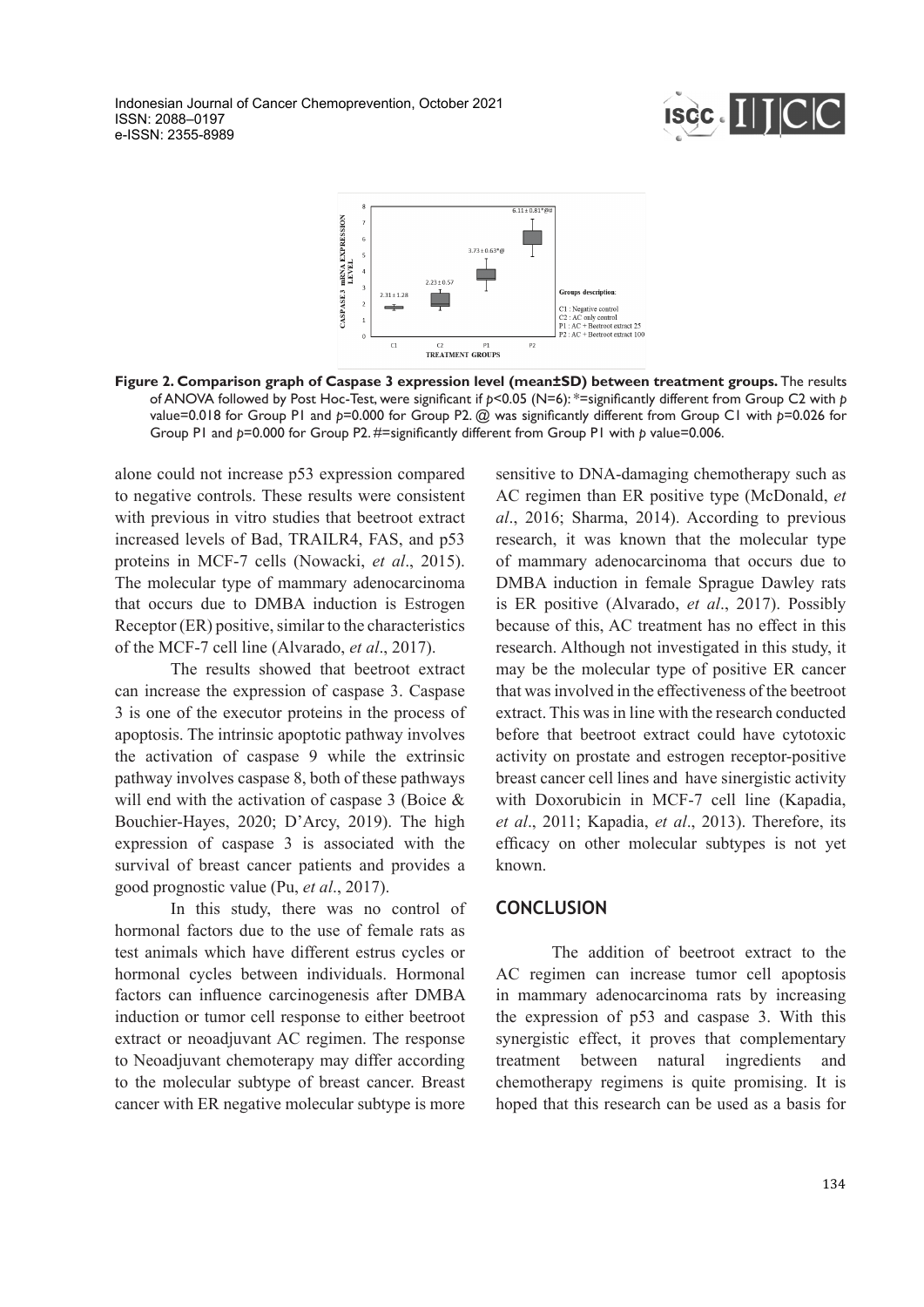clinical research, so that scientific evidence can be obtained that can provide benefits for the treatment of breast cancer patients.

#### **ACKNOWLEDGMENT**

I would like to thank to the head and staff of laboratories the Animal Research Facilities, IMERI, Faculty of Medicine, Indonesia University, and Anatomical Pathology Laboratory, Faculty of Medicine, Gadjah Mada University. This research was funded by Lembaga Pengelola Dana Pendidikan (LPDP), Ministry of Finance, Republic of Indonesia with the grant number: PRJ-6365/LPDP.3/2016.

# **REFERENCES**

- Alvarado, A., Lopes, A.C., Faustino-Rocha, A.I., Cabrita, A.M.S., Ferreira, R., Oliveira, P.A., and Colaço, B., 2017, Prognostic factors in MNU and DMBA-induced mammary tumors in female rats, *Pathology Research and Practice*, **213**(5), 441–446.
- Aubrey, B.J., Kelly, G.L., Janic, A., Herold, M.J., and Strasser, A, 2018, How does p53 induce apoptosis and how does this relate to p53 mediated tumour suppression?, *Cell Death and Differentiation*, **25**(1), 104–113.
- Boice, A., and Bouchier-Hayes, L., 2020, Targeting apoptotic caspases in cancer, *Biochimica et Biophysica Acta-Molecular Cell Research*, **1867**(6), 118688.
- D'Arcy, M.S., 2019, Cell death: a review of the major forms of apoptosis, necrosis and autophagy, *Cell Biology International*, **43**(6), 582–592.
- Drozdoff, L., Klein, E., Kiechle, M., and Paepke, D., 2018, Use of biologically-based complementary medicine in breast and gynecological cancer patients during systemic therapy, *BMC Complementary and Alternative Medicine*, **18**(1), 45–49.
- Fisusi, F.A., and Akala, E.O., 2019, Drug Combinations in Breast Cancer Therapy, *Pharmaceutical Nanotechnology*, **7**(1), 3–23.

Gangadharan, C., Thoh, M., and Manna, S.K., 2009, Inhibition of constitutive activity of nuclear transcription factor kappaB sensitizes

ISCC. IIJCC

doxorubicin-resistant cells to apoptosis, *Journal* 

*of Cellular Biochemistry*, **107**(2), 203–213. Gene All Biotechnology, 2016, Ribospin II Protocol Handbook, 314, Seoul, South Korea.

- Kapadia, G.J., Azuine, A., Subba Rao, M., Arai, G., Iida, T.A., and Tokuda, H., 2011, Cytotoxic Effect of the Red Beetroot (*Beta vulgaris* L.) Extract Compared to Doxorubicin (Adriamycin) in the Human Prostate (PC-3) and Breast (MCF-7) Cancer Cell Lines, *Anti-Cancer Agents in Medicinal Chemistry*, **11**(3), 280–284.
- Kapadia, G.J., Rao, G.S., Ramachandran, C., Iida, A., Suzuki, N., and Tokuda, H., 2013, Synergistic cytotoxicity of red beetroot (*Beta vulgaris* L.) extract with doxorubicin in human pancreatic, breast and prostate cancer cell lines, *Journal of Complementary & Integrative Medicine*, **10**(1), 113–122.
- Livak, K.J., and Schmittgen, T.D., 2001, Analysis of relative gene expression data using realtime quantitative PCR and the  $2^{\Delta\Delta\text{CT}}$  method, *Methods*, **25**(4), 402–408.
- Lopes, C.M., Dourado, A., and Oliveira, R., 2017, Phytotherapy and Nutritional Supplements on Breast Cancer, *BioMed Research International*, **2017**.
- McDonald, E.S., Clark, A.S., Tchou, J., Zhang, P., and Freedman, G.M., 2016, Clinical Diagnosis and Management of Breast Cancer, *Journal of Nuclear Medicine*, **57**(Supplement\_1), 9S-16S.
- Nowacki, L., Vigneron, P., Rotellini, L., Cazzola, H., Merlier, F., Prost, E., Ralanairina, R., Gadonna, J.-P., Rossi, C., and Vayssade, M., 2015, Betanin-enriched red beetroot ({Beta} vulgaris {L}.) extract induces apoptosis and autophagic cell death in {MCF}-7 cells, *Phytother. Res*., 1973(April), 1964–1973.
- Ogino M.H., and Tadi, P., 2021, Cyclophosphamide, Treasure Island (FL), *StatPearls Publishing*. Available from: https://www.ncbi.nlm.nih.gov/ books/NBK553087/